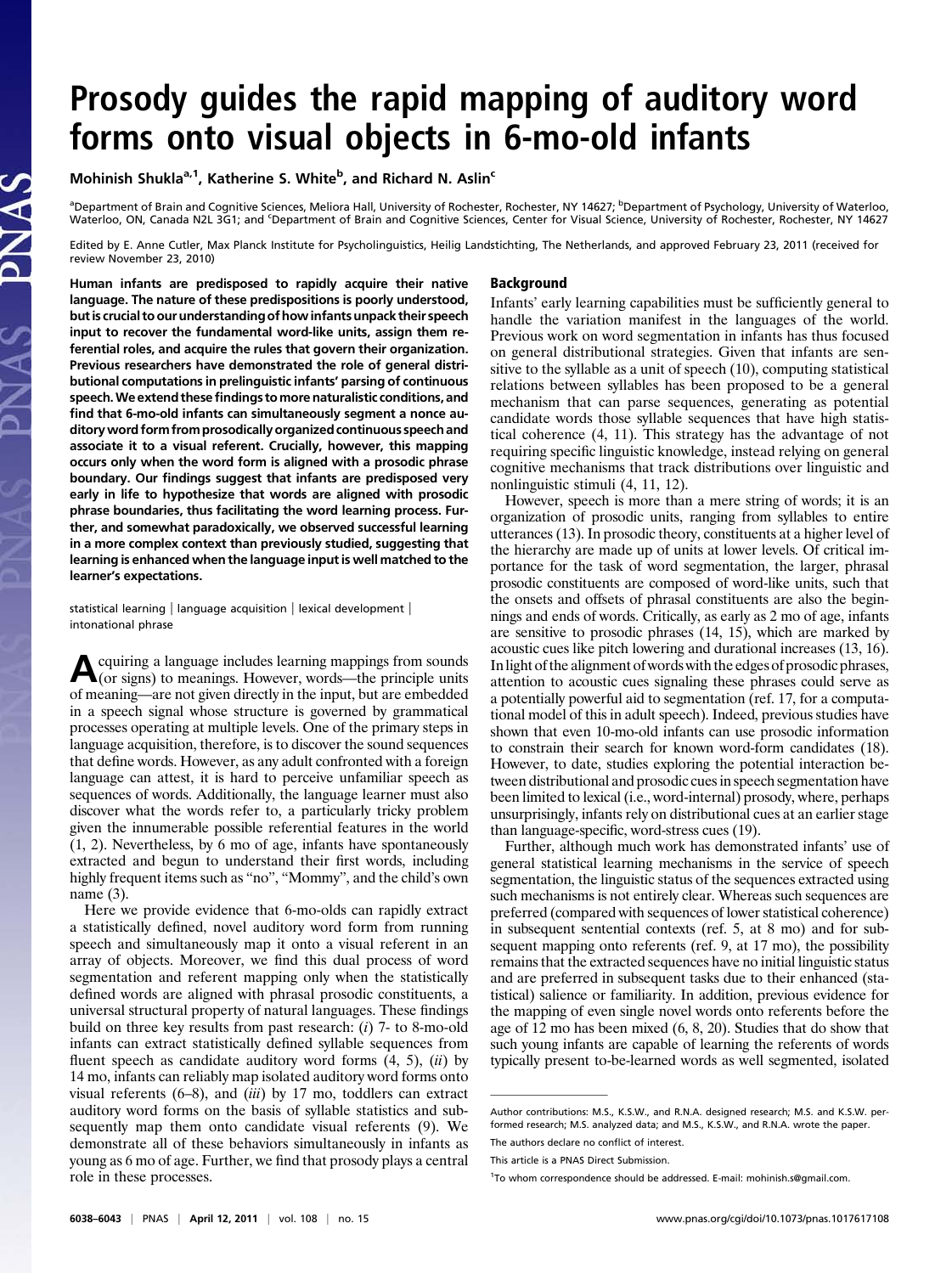

Fig. 1. Screen shot from the experiment, showing the setup of the objects. The three observation windows are overlaid as black outline rectangles.

tokens, embedded in a rich social context (8). However, isolated words form a small proportion of the input to infants (21, 22).

In the present study, we present 6-mo-old infants with prosodically and statistically organized sequences in a simultaneous segmentation and mapping task. Thus, we come closer to assessing the linguistic status of the segmented auditory word forms on the basis of how infants assign these word forms to plausible referents. It may seem counterintuitive that such young infants, who have trouble mapping a single sound sequence onto a single visual object, would find the task easier if they were required to simultaneously segment a statistically coherent word form from fluent speech and map this word form onto one of several visual objects. However, this "simpler is easier" intuition may be misguided. If there are innate constraints on learning, then linguistic input that best matches these implicit expectations may be more easily processed (23, 24). That is, if infants are highly attentive to prosodic cues in the input and expect speech input to be prosodically organized, then a segmentation and mapping task may be easier when such expectations are met. Evidence for such innate constraints is quite strong. In the first month of life, infants prefer intonated speech to syllable lists, show a right ear and left-hemisphere brain advantage for processing speech-like stimuli, and can discriminate nonnative languages across, but not within, prosodically defined linguistic families (25–28).

Given that words typically do not occur in isolation, and that infants prefer intonated speech, we tested the prediction that these circumstances would be maximally effective for extracting auditory word forms from continuous speech and mapping these onto visual referents. That is, word forms embedded in intonated, fluent speech might, somewhat paradoxically, be easier to apprehend than word forms presented in isolation, as in previous studies (20).

## Current Research

We asked if 6-mo-olds could segment an auditory word form (a nonce word) from short "utterances" and simultaneously associate it with one of several objects. (An utterance—a string of one or more words bounded by silence—is the highest level of the prosodic hierarchy.) To control the properties of the visual display, infants saw short video animations. The display consisted of a target object (a red circle) and two distracter objects (a blue square and a yellow triangle, Fig. 1), arrayed around a table. In each of nine training trials, infants heard two utterances, as the target object moved along the table (Fig. 2). Each utterance consisted of a pentasyllabic string of the form  $x \triangle B yz$ , where  $AB$  is the target nonce word, whereas the syllables  $x$ ,  $y$ , and  $z$  vary. The target nonce word was, statistically speaking, the best possible word-like candidate: (i) The transitional probability from  $A$  to  $B$  was 1.0, and all other transitional probabilities between syllables were <1.0, and (ii) the conditional probability of  $\overline{AB}$  given the visual scene was 1.0, thereby creating a perfect association between the statistically coherent word form and the visual target object. [The transitional probability (TP) from an element  $x$  to an element  $y$  is given by frequency  $(xy)$ /frequency  $(x)$ ; it reflects the normalized probability that  $x$  is followed by  $y$ . Previous work has established that infants are sensitive to TPs in fluent speech (e.g., ref. 4). In this study, the word is not just the sequence with the highest internal TP, but is also the most frequent bisyllable and is the bisyllable with the highest mutual information. For the present purposes, we treat these various statistical metrics as equivalent.]

Each utterance was recorded as two intonational phrases without an intervening pause (Fig. 3 and Materials and Methods). Typically, an intonational phrase (IP) is "... the domain of a perceptually coherent intonational contour, or tune" (ref. 29, p. 210). From Fig. 3 A and B it can be seen that the two IPs correspond to two intonational (pitch) contours and that there is no pause between the two IPs. Critically, for one group of infants  $(n = 12)$  the nonce word  $[AB]$  was aligned with the boundary between the phrases ( $[xAB]$ ) [yz]), whereas for the other group ( $n = 12$ ) it straddled the boundary  $([xA] [Byz])$ , as can be seen from Fig. 3 A and B.

The short training phase was immediately followed by a test phase that was identical for all infants. In each test trial (Fig. 4), infants saw all three objects looming on the screen. Once the infant looked at the screen, we collected baseline proportion of



Fig. 2. Timeline of the training trials. The target object is a patterned, red, circular object (Fig. 1). The duration of the auditory stimuli is shown with respect to the timeline.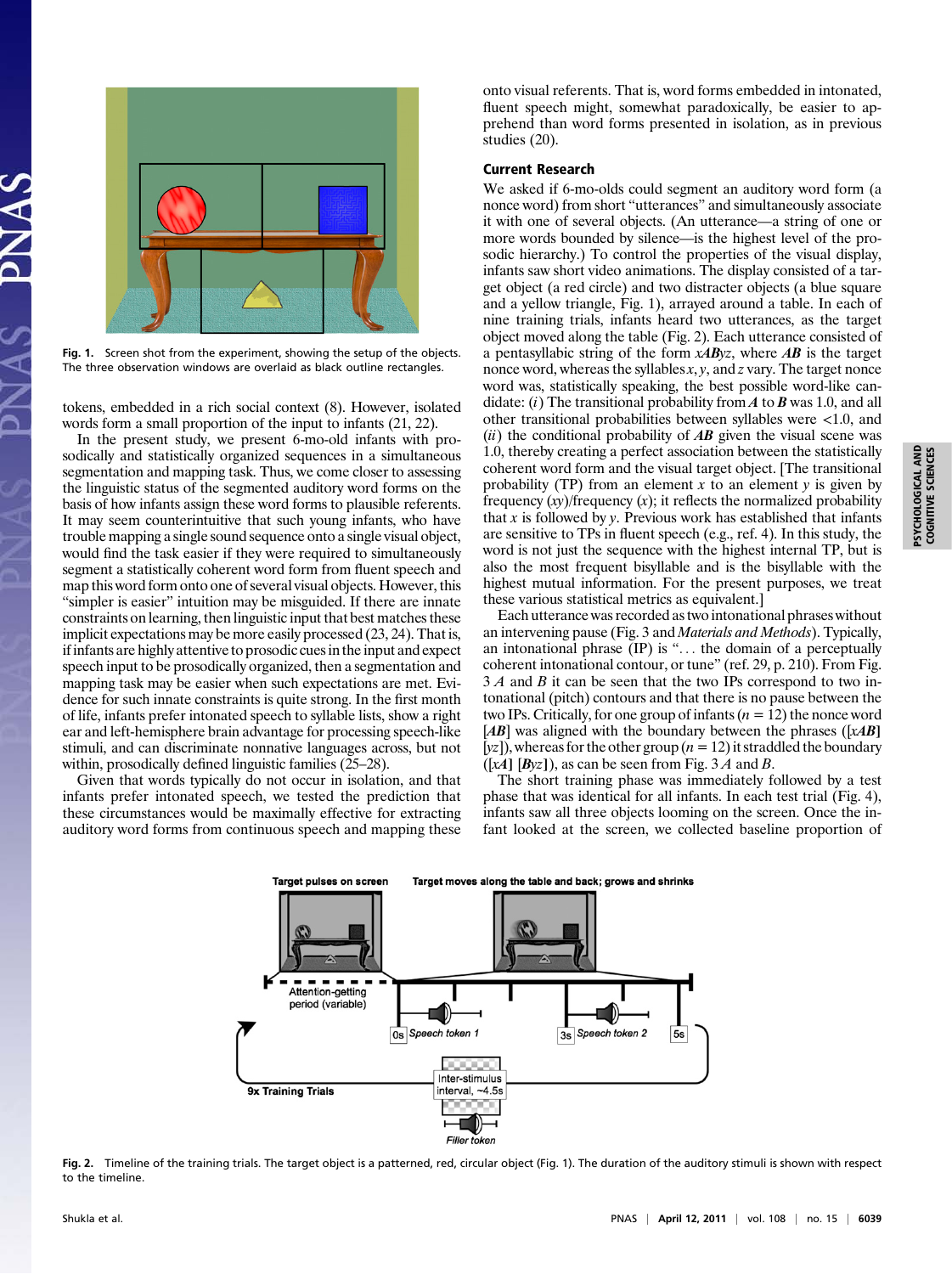

Fig. 3. (A and B) Speech waveforms corresponding to single tokens of training utterances from the (A) IP-straddling word condition and (B) IP-aligned word condition. Pitch and duration characteristics are also given. Arrowheads mark the location of IP boundaries. The pitch track with dark shading corresponds to the displayed waveform, whereas the pitch track with light shading is the mean across all four tokens in that condition. Similarly, durational measures for the syllables in A and B are given for the displayed token, with means across all tokens in parentheses (Table 1). (C–E) Speech waveforms, pitch tracks, and syllable durations for the three single tokens of the bisyllabic test items (the high-TP word and two bisyllabic part words). The nonce "word" (C) is perceived by adults as being more similar to its occurrence in the IP-straddling word condition (A) than in the IP-internal word condition (B) (Materials and Methods).

looking to each of the three objects. Then, we played two tokens of either the  $[AB]$  word or one of the two  $[By]$  part-word foils and measured changes in looking over baseline (Materials and Methods and Fig. 4). These test tokens were well-formed utterances, prosodically distinct from the training tokens (see Fig. 3 C–E).

## Results and Discussion

During the 1.5-s baseline period in test trials, overall proportion of looking to the target (median 0.69) and to the distracters (median 0.12) was nonnormally distributed, and infants spent significantly greater time looking at the target compared with the distracters (Wilcoxon signed-rank test,  $Z = 8.36$ ,  $P < 0.0001$ ). Proportion of looking to the target window alone during baseline showed no effect of prosodic condition or the test items. Thus, during baseline, infants showed the same looking pattern regardless of test stimulus or familiarization group.

The primary dependent measure of interest was the difference in proportion of looking between the remaining 2 s of each trial (the critical period, Fig. 4) and the baseline period. For this measure, we found significant effects for the nonce word but not the part words, indicating that infants extracted the frequent, high-TP (statistically coherent) unit from the speech streams (Data Analysis and Fig. 5). However, the pattern of looking differed between the two groups of infants. For the change-inlooking measure on nonce word test trials, the presentation of the high-TP word form caused significantly more looking to the target over the distracters in the IP-aligned condition ( $P = 0.005$ ). In contrast, in the IP-straddling condition, presentation of the high-TP word form caused significantly more looking to the distracters compared with the target  $(P = 0.011$ , see *Materials and* Methods for further details), resulting in a significant three-way interaction ( $P = 0.0026$ ) between *word prosody*, *bisyllable type* (word or the two part words), and observation window (corresponding to the object locations).

These results demonstrate that 6-mo-old infants can succeed at the seemingly complex task of simultaneously extracting potential word-like auditory units from short sentences and associating them with on-screen visual referents after only limited exposure in a laboratory context. Consistent with many previous studies (4, 5, 19), infants were sensitive to the statistical properties of speech, showing significant modulation of their looking behavior only for the high-TP nonce word. However, the prosodic organization of speech appeared to play a vital role in what referent the infant associated with this bisyllable: When it was aligned with an intonational phrase, infants associated it with a simultaneously moving object. In contrast, when the statistical information and prosodic information were misaligned, infants ultimately mapped the high-TP nonce word to the nontarget objects. In this case,



Fig. 4. Timeline of the test phase trials.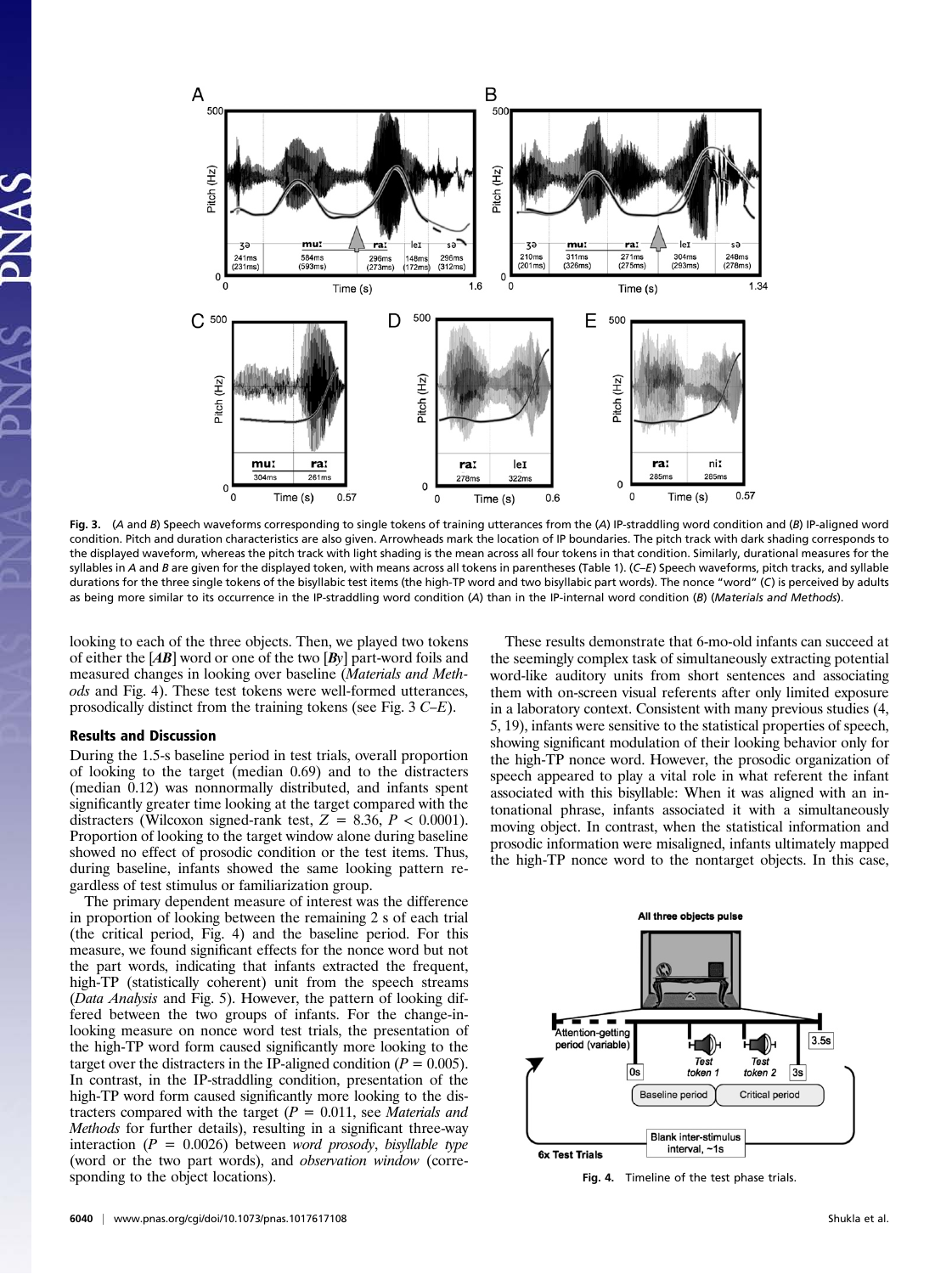

Fig. 5. Change in proportion of looking over baseline  $(\pm$ SEM) to the target and distracter objects upon hearing the nonce word in the two prosodic conditions ( $n = 12$  each). Positive values indicate an increase in proportion of looking over baseline.  $*P < 0.01$ ;  $*P < 0.05$ ;  $*P = 0.1$ .

infants apparently failed to map the statistically coherent bisyllable onto the target object in training. When the bisyllable was then encountered in the test phase as a well-formed utterance, uninterrupted by a prosodic phrase boundary, infants appear to have treated it as a novel word, mapping it onto the distracters, presumably by a strategy such as mutual exclusivity (30).

These results are consistent with previous findings from adults, who also show better segmentation of nonce words that are internal to (artificially constructed) prosodic phrases compared with nonce words that straddle a phrasal prosodic constituent boundary (31). Whereas in adults such preferences could be due to experience with the language, the present findings with young infants suggest a much more fundamental processing bias.

With adult participants in artificial language learning paradigms, we can explicitly ask them whether they treat the experimental stimuli as "language" and the extracted syllable sequences as "words". With infants, we can only make inferences from the pattern of results about whether our auditory word forms are treated as words. Word learning is thought to entail more than just associating auditory and visual patterns (32). For example, we might associate a mewing sound with a kitten, but the mewing sound would not be a word referring to the kitten. It has nevertheless been proposed that auditory word forms might be treated as part of a multimodal percept that defines an object (33). That is, the word form "kitten" might be one perceptual feature of an associative, multimodal representation of a kitten that includes other perceptual features such as mewing or paws and whiskers.

There are reasons to believe that even if our results are not conclusive evidence for full-blown lexical "reference" (32), they at least entail mechanisms that go beyond such simple perceptual associations. We found that infants in the IP-internal word group associated the high-TP test word to the target object, but that infants in the IP-straddling group did not. However, the stimuli were designed so that, perceptually, the intonation pattern of the test items was more similar to the high-TP bisyllable in the IP-

straddling training exemplars than in the IP-internal training exemplars (Fig. 3 and description of stimuli in Materials and Methods). Therefore, from a strict perceptual, associative viewpoint, the multimodal test stimulus was a better match to the multimodal percept in the training phase for infants in the IPstraddling word condition, where mapping was not observed. We therefore suggest that infants do not rely solely on associations based on multimodal perceptual similarities, but are constrained to form associations between auditory word forms and visual objects in a manner that is conducive to rapidly acquiring lexical items.

Our findings thus lend support to arguments that prosodic cues, which signal constituent edges, are critical for acquiring word forms and grammatical patterns in infants and adults (34–40).

#### Conclusions

Our results suggest that the cognitive capacities of infants are appropriately constrained and that language acquisition is most rapid when the structure of the linguistic input is well matched to these constraints (ref. 41, for a similar proposal). Thus, prosodically organized input may be an essential feature for optimal word learning. Moreover, our results show that simpler input is not necessarily easier to learn, and that past failures to document sophisticated capabilities in young infants could be due to an absence of the rich structural context expected by the infants' learning mechanisms.

The perception of prosodic phrases in speech has parallels to the perception of phrases in nonlinguistic domains, such as music (42, 43), and appears to be related to basic perceptual grouping principles (refs. 44 and 45, for review). To the extent that the language faculty is built up from or relies on phylogenetically preexisting cognitive capacities such as these grouping principles or the nature of memory and attentional processes more generally, studying them can offer insight into the system that enables language acquisition and the structure of language itself. In this report we have demonstrated that learning can be significantly influenced by the nature of the input, suggesting that a better understanding of infants' predispositions can lead to a better understanding of the mechanisms of language acquisition.

### Materials and Methods

Participants. We tested 24 6-mo-old infants (13 males, ages ranging from 165 to 192 d). Two additional infants were excluded, one for fussiness and one for equipment failure. One additional infant was replaced to ensure normally distributed data in all conditions (Data Analysis). Infants were randomly assigned to one of the two word prosody conditions (see below).

Stimuli. Auditory stimuli were produced by the second author (K.S.W.). For the training phase, we recorded two-IP pentasyllabic sequences that were either (Type a)/ʒə-muː-(#)-raː-(#)-leI-sə/ or (Type b)/ʒə-muː-(#)-raː-(#)-niː-sə/; (#) marks are possible IP boundary locations. Mean durations of the syllables and the pitch height at the two pitch peaks are given in Table 1 (also Fig. 3). All acoustic analyses were carried out in Praat (46); the pitch values were smoothed with a 10-Hz bandwidth. Between two groups of infants ( $n = 12$ ) each), the (statistical) nonce word /muː-raː/ either straddled or was aligned with an IP boundary. Test bisyllables corresponding to the nonce word and two part words (/raː-lei/ and /raː-niː/) were separately recorded as single utterances with a rising intonation, making them prosodically distinct from the utterances (and IPs) during training (Fig. 3 C–E). To ensure that the test bisyllables were not prosodically more similar to the aligned familiarization

Table 1. Mean durations for the five syllables (in ms,  $\pm$ SD) and the mean pitch at the two peaks (in Hz,  $\pm$ SD) for training utterances from the two conditions

|                                                            | Durations, ms                |                                    |           |                                |           | Pitch peaks, Hz         |                             |
|------------------------------------------------------------|------------------------------|------------------------------------|-----------|--------------------------------|-----------|-------------------------|-----------------------------|
|                                                            | κэ                           | mu:                                | ra:       | levni:                         | sə        | Peak 1                  | Peak 2                      |
| IP-internal word condition<br>IP-straddling word condition | $200.5 (+22)$<br>$231 (+10)$ | $326 (+13) 275 (+21)$<br>593 (+13) | 273 (+15) | 293(±21) 278(±28)<br>172 (+18) | 312 (+22) | 332 (+16.3)<br>291 (+4) | 394.5 (+21.9)<br>$337 (+4)$ |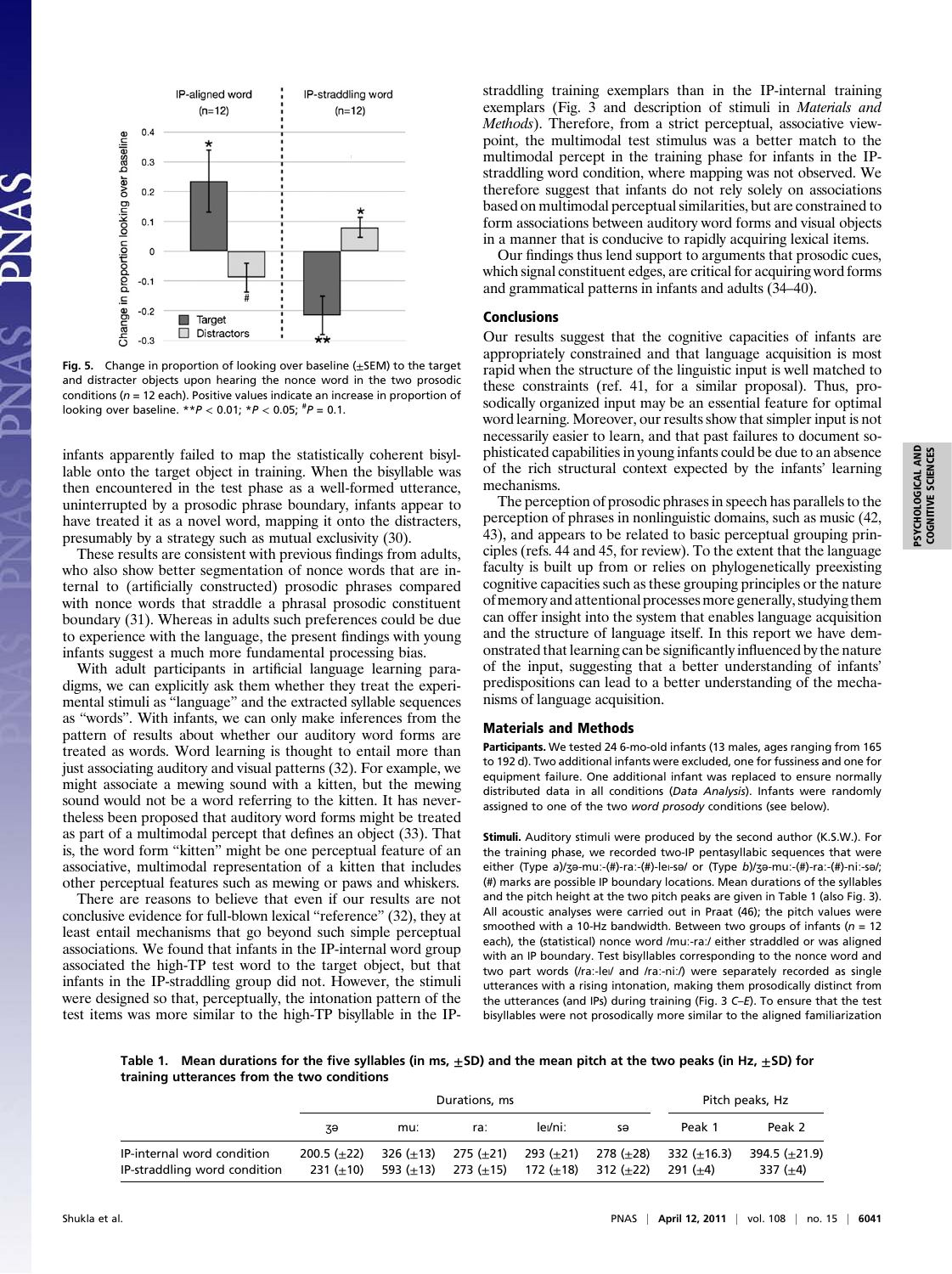words than the nonaligned words, adults ( $n = 20$ ) were presented with excised portions of the training stimuli corresponding to the IP-aligned and IP-straddling nonce words and the test version of the nonce word (all bandpass filtered between 0.1 and 1.0 kHz). In a three-alternative, spot-the-oddman task, adults rated the IP-aligned version of the nonce word as being most dissimilar (45% of the time), compared with the IP-straddling (25%) and the test (30%) versions (these proportions are different from chance,  $\gamma^2$  = 7.8, P = 0.02). This pattern of results shows that any preference for the prosodically aligned word at test cannot be due to greater acoustic similarity between the aligned word and the test stimuli. Further, inspection of pitch tracks (in Praat) corresponding to the stimuli confirmed the adult judgments: The test stimuli exhibit a rise in pitch on the second syllable; this second-syllable rise is similarly present in the IP-straddling nonce word during familiarization, but not in the IP-aligned nonce word (Fig. 3).

Visual stimuli consisted of a scene of a "room" with a table, around which three objectswere arrayed (Fig. 1). The objects were∼200×200 pixels (∼5°) in size. At various points during each trial, the objects were animated and moved with respect to the table. Animation was contingent on infant looking behavior, determined by custom-designed software (47) receiving input from the eye tracker.

Procedure. Infants were seated on a caregiver's lap. Caregivers listened to masking music over sound-attenuating headphones and wore a visor to block their view of the screen. Visual stimuli were presented on the 17-inch (1,280  $\times$  1,024 pixels) monitor of a Tobii 1750 eye tracker. Each trial began with the red object looming to 105% of its initial size and back again (i.e., the object pulsed) over 1 s, while the sound of a drum repeated until the infant looked at the screen. Once the eye-tracker software detected the infant's gaze in an observation window surrounding the red object (Fig. 1), the object pulsed and moved 50 pixels along the table toward the center of the screen, pulsed once, and returned to its original location. Simultaneous with the movement, two tokens of five-syllable sentences (utterances), separated by 1.5 s of silence, were presented at a comfortable listening level (65 dB). The two sentences on each trial were either both Type a or one Type a and one Type b; over nine training trials, Type a sentences were twice as frequent as Type *b* sentences. In the intertrial interval, infants saw a fullscreen looming checkerboard, while simultaneously hearing a single trisyllabic utterance of the form [/ʒə-X-sə/], where "X" was randomly chosen from /gaː/, /duː/, or /bei/. Therefore, the edge syllables [/ʒə/ and /sə/] had the highest syllable frequencies and the lowest mutual information, mimicking function words in language. In addition to providing a more language-like input, this manipulation also ensured that the target syllable sequences were not at the clearest perceptual edges, so that the observed effects can be attributed to infants' perception of utterance-internal prosodic phrasing.

In each (3.5 s long) test trial, all three objects loomed to maintain infants' interest. After 1 s of silence, two tokens (separated by 500 ms of silence) of either the word or one of the two part-word bisyllables were presented. The three test items were presented in two test trials each, for a total of six test trials. Although not all infants finished all six trials, each infant completed at least one trial for each test bisyllable.

- 1. Quine WV (1990/1992) Pursuit of Truth (Harvard Univ Press, Cambridge, MA).
- 2. Gleitman LR, Gleitman H (1992) A picture is worth a thousand words, but that's the problem: The role of syntax in vocabulary acquisition. Curr Dir Psychol Sci 1:31–35.
- 3. Tincoff R, Jusczyk PW (1999) Some beginnings of word comprehension in 6-montholds. Psychol Sci 10:172–175.
- 4. Saffran JR, Aslin RN, Newport EL (1996) Statistical learning by 8-month-old infants. Science 274:1926–1928.
- 5. Saffran JR (2001) Words in a sea of sounds: The output of infant statistical learning. Cognition 81:149–169.
- 6. Gogate LJ, Bolzani LE, Betancourt E (2006) Attention to maternal multimodal naming by 6- to 8- month-old infants and learning of word-object relations. Infancy 9:259–288.
- 7. Smith L, Yu C (2008) Infants rapidly learn word-referent mappings via cross-situational statistics. Cognition 106:1558–1568.
- 8. Gogate LJ (2010) Learning of syllable-object relations by preverbal infants: The role of temporal synchrony and syllable distinctiveness. J Exp Child Psychol 105:178-197.
- 9. Graf Estes KM, Evans JL, Alibali MW, Saffran JR (2007) Can infants map meaning to newly segmented words? Statistical segmentation and word learning. Psychol Sci 18: 254–260.
- 10. Mehler J, Bertoncini J (1981) Syllables as units in infant perception. Infant Behav Dev 4:271–284.
- 11. Saffran JR, Newport EL, Aslin RN (1996) Word segmentation: The role of distributional cues. J Mem Lang 35:606–621.
- 12. Saffran JR, Johnson EK, Aslin RN, Newport EL (1999) Statistical learning of tone sequences by human infants and adults. Cognition 70:27-52.
- 13. Nespor M, Vogel I (1986/2000) Prosodic Phonology (Foris, Dordrecht, The Netherlands).

Data Analysis. Data organization and the Lilliefors tests were performed in Matlab (MathWorks), and subsequent analyses were carried out in Data Desk 6.2 (Data Description). Observation windows were 500  $\times$  350 pixels in size, surrounding each of the three objects (the larger widths accommodate the lateral movements of the objects during training). For each object (window), we computed the proportion of looks in that window relative to the total onscreen looks for two time periods (Fig. 4):  $(i)$  a baseline period from the start of the infant looking to the screen until 500 ms beyond the onset of the first bisyllable and (ii) a critical period, 2 s beyond the baseline time period. For the purpose of comparing equivalent-sized windows, looking proportions to the two distracter objects were averaged. Proportion of looking to the target window during baseline was submitted to a 2 (word prosody: IP-aligned or IPstraddling)  $\times$  3 (bisyllable type: word, frequent part word, infrequent part word) ANOVA, with subjects as a random factor, nested under word prosody (all groups were normally distributed, Lilliefors test, all  $P > 0.05$ ). None of the main effects or interactions were significant for the baseline period (all  $P > 0.2$ ).

The dependent measure for the critical analyses was the proportion of looking for a given window in the critical time period minus the proportion of looking for that window in the baseline time period. If the infant devotes a greater percentage of time to a given window after hearing a bisyllable, the dependent measure increases above zero; it decreases below zero if the infant looks away from that window upon hearing that bisyllable. The change in proportion of looking was averaged across trials for each bisyllable  $\times$  window combination for each infant. Values for all groups but one were normally distributed, therefore, all of the data from the infant with the most extreme value in that group (Z-score >2) were replaced by data from another infant. Although the pattern of results does not change, we report the newer dataset, where all bisyllable  $\times$  window groups are normally distributed (Lilliefors test, all  $P > 0.05$ ). Two-tailed t tests showed that for the nonce word in the IP-aligned condition, proportion of looking to the target increased over baseline (+0.235,  $P = 0.043$ ), whereas it decreased marginally for distracters (−0.088, P = 0.1). In the IP-straddling condition, proportion of looking to the target decreased (−0.216, P = 0.007), whereas it increased for distracters (+0.08,  $P = 0.039$ ). The corresponding comparisons for the part words were nonsignificant (all  $P > 0.3$ ).

An ANOVA for the critical dependent measure was performed, with infants as a random factor, nested within word prosody. Bisyllable type and observation window (target or distracter) were entered as additional withinsubject variables. The only significant effect was a three-way interaction between word prosody, bisyllable type, and observation window, F(2,158) = 6.162,  $\eta^2$  = 0.058, P = 0.0026). In post hoc (Scheffé) tests, for the IP-aligned word condition, target > distracters ( $P = 0.005$ ), whereas for the IPstraddling word condition, distracters  $>$  target ( $P = 0.011$ ).

ACKNOWLEDGMENTS. We thank Alyssa Thatcher and Rochester BabyLab members for help with testing infants, Johnny Wen for programming assistance, and Marina Nespor and Jacques Mehler for useful comments. Research was supported by grants to R.N.A. from the National Institutes of Health (HD-30782) and the J. S. McDonnell Foundation (220020096).

- 14. Hirsh-Pasek K, et al. (1987) Clauses are perceptual units for young infants. Cognition 26:269–286.
- 15. Mandel D, Kemler Nelson DG, Jusczyk P (1996) Infants remember the order of words in spoken sentences. Cogn Dev 11:181–196.
- 16. Vaissière J (2005) The Handbook of Speech Perception, eds Pisoni DB, Remez RE (Blackwell, Malden, MA), pp 236–263.
- 17. Christiansen M, Allen J, Seidenberg M (1998) Learning to segment speech using multiple cues: A connectionist model. Lang Cogn Process 13:221–268.
- 18. Gout A, Christophe A, Morgan JL (2004) Phonological phrase boundaries constrain lexical access: II. Infant data. J Mem Lang 51:547–567.
- 19. Thiessen ED, Saffran JR (2003) When cues collide: Use of stress and statistical cues to word boundaries by 7- to 9-month-old infants. Dev Psychol 39:706–716.
- 20. Werker JF, Cohen LB, Lloyd VL, Casasola M, Stager CL (1998) Acquisition of wordobject associations by 14-month-old infants. Dev Psychol 34:1289–1309.
- 21. Aslin RN, Woodward JZ, LaMendola NP, Bever TG (1996) Signal to Syntax, eds Demuth K, Morgan JL (Erlbaum, Mahwah, NJ), pp 117–134.
- 22. Brent MR, Siskind JM (2001) The role of exposure to isolated words in early vocabulary development. Cognition 81:B33–B44.
- 23. Gleitman L, Gleitman H, Landau B, Wanner E (1988) Linguistics: The Cambridge Survey (Language: Psychological and Biological Aspects), ed Newmeyer FJ (Cambridge Univ Press, New York), Vol 3, pp 150–193.
- 24. Fernald A, Hurtado N (2006) Names in frames: Infants interpret words in sentence frames faster than words in isolation. Dev Sci 9:F33–F40.
- 25. Mehler J, Bertoncini J, Barriere M, Jassik-Gerschenfeld D (1978) Infant recognition of mother's voice. Perception 7:491–497.